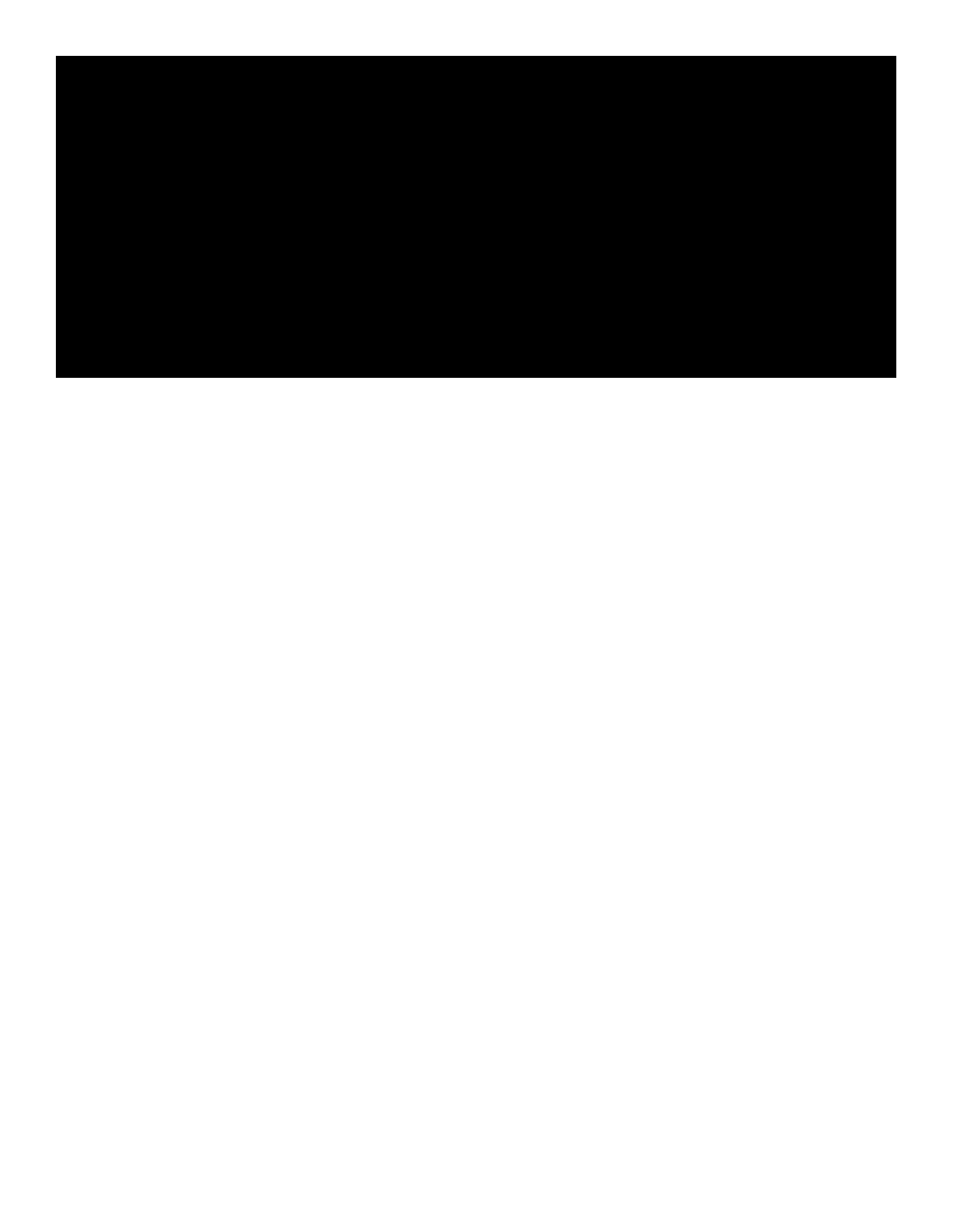## 210 Air-Cooled Argon Laser System

## **Features**

- **Superior Beam Quality**
- Low Noise
- **Internal Mirror Design**
- **Extended Lifetimes**
- Drop-in Tube Replacement
- Designed for Fiber Optic Delivery
- **Exceptional Warranty**

### **Design**

The 210 argon laser has been engineered to meet today's most demanding needs in OEM applications. Offered in an industry standard rectangular package, the 210 provides unparalleled beam quality that is constant across output power levels and through fiber delivery systems. The 210 is also available with a remote cooling option for applications where fan vibration is a concern. The 210 also offers improved thermal stability, longer life and exceptionally low noise.

### **Quality**

The 210 draws upon years of experience and proven results with major OEM's worldwide. Utilized in life science, image recording and research applications, the 210 has effectively proven to reduce warranty retuns and increase lifetimes. The laser incorporates the latest in internal mirror tube technology assuring permanent beam alignment and eliminating contamination. NLC's design permits ease of servicing and simple, drop-in laser tube replacement.

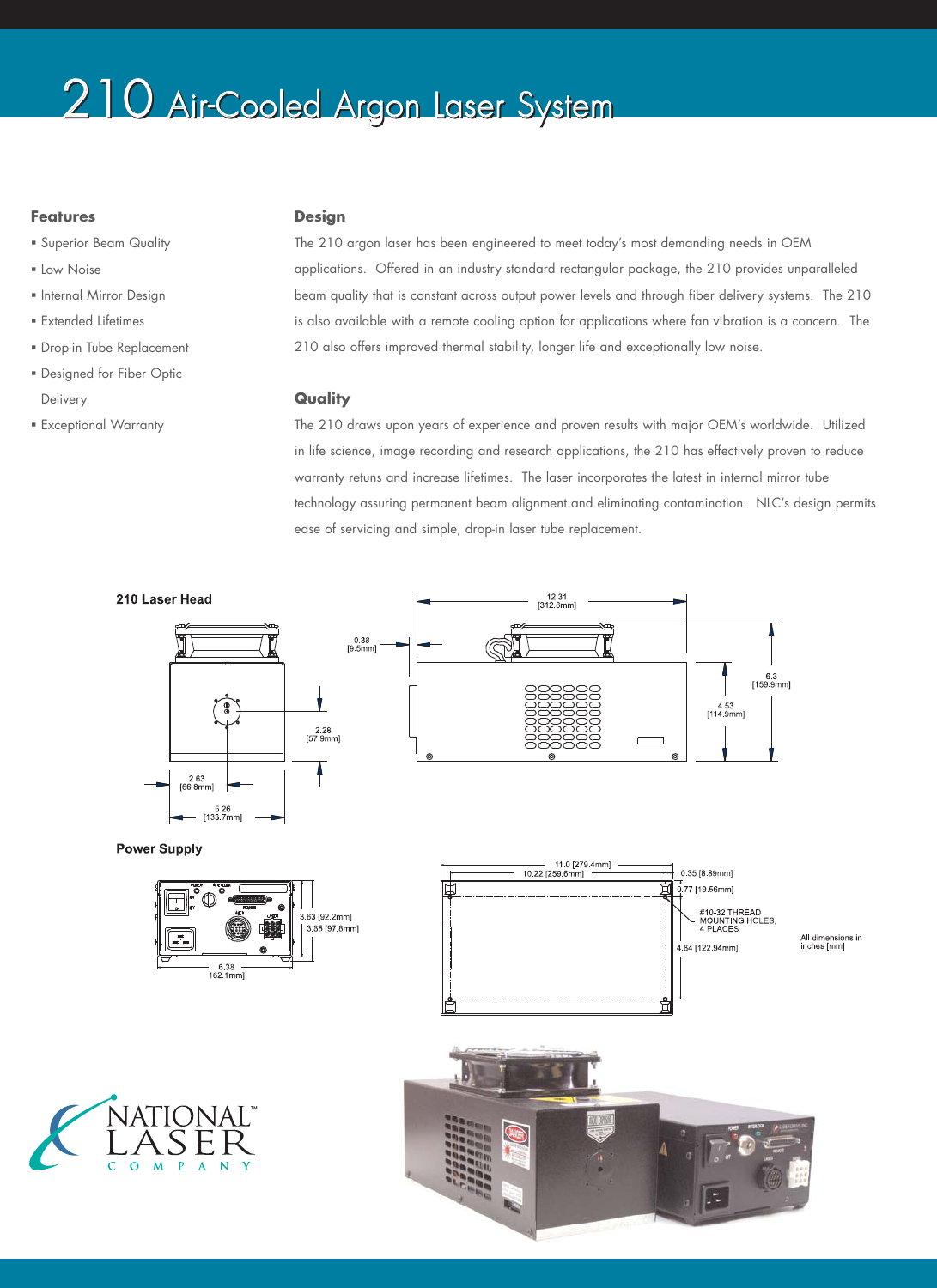# 210 Specifications

## **Applications**

- **Flow Cytometry**
- DNA Sequencing
- Confocal Microscopy
- **Spectroscopy**
- **Hematology**
- Medical Detection Equipment
- Photo Finishing
- Ultra High Speed Laser Printing
- Graphic Arts
- **Semiconductor Inspection**
- Basic Research

| <b>Product Specifications1,2,3</b>                         | <b>210DB</b>                           | <b>210BL</b>             | <b>210GL</b>                     | <b>210AL</b>             |
|------------------------------------------------------------|----------------------------------------|--------------------------|----------------------------------|--------------------------|
| Wavelength                                                 | 458nm                                  | 488nm                    | 514nm                            | 458-514nm                |
| Output Power                                               | 5mW                                    |                          | 15,20,30mW 10,15,20mW 25,40,65mW |                          |
| Power Stability (over 2 hours)                             | ±1%                                    | ±1%                      | ±1%                              | ±1%                      |
| Spatial Mode                                               | $TEM_{OO}$                             | TEM <sub>00</sub>        | TEM <sub>00</sub>                | TEM <sub>00</sub>        |
| M <sup>2</sup>                                             | 1.2                                    | 1.2                      | 1.2                              | $\leq$ 1.2               |
| Beam Diameter @ 1/e <sup>2</sup> (mm)                      | $0.63 + 5%$                            | $0.65 + 5%$              | $0.67 + 5%$                      | $0.67 + 5%$              |
| Beam Divergence (mrad)                                     | < 1.0                                  | 1.0                      | 1.0                              | < 1.0                    |
| Polarization Ratio                                         | >250:1                                 | >250:1                   | >250:1                           | >250:1                   |
| Pointing Stability over 2 hours (urad)                     | $\pm 30/\pm 3^{\circ}$ C               | $\pm 30/\pm 3^{\circ}$ C | $\pm 30/\pm 3^{\circ}$ C         | $\pm 30/\pm 3^{\circ}$ C |
| Noise (20Hz - 2kHz peak to peak)                           | 0.1%                                   | 0.1%                     | 0.1%                             | 0.1%                     |
| Noise (20Hz - 20kHz peak to peak)                          | 1.0%                                   | 1.0%                     | 1.0%                             | 1.0%                     |
| Noise (20Hz - 2MHz rms)                                    | 1.0%                                   | 1.0%                     | 1.0%                             | 1.0%                     |
| <b>Operating Parameters</b>                                |                                        |                          |                                  |                          |
| Voltage (Universal Input)                                  | 100-240VAC±10%                         |                          |                                  |                          |
| Current                                                    | 16 Amps Max.                           |                          |                                  |                          |
| Frequency                                                  | 47-63 Hz                               |                          |                                  |                          |
| Phase                                                      | Single                                 |                          |                                  |                          |
| Air Intake (Standard, Large, Remote Cooling <sup>4</sup> ) | 106, 225, 65 CFM                       |                          |                                  |                          |
| Air Intake Clearance                                       | $2.5cm$ (1in)                          |                          |                                  |                          |
| Operating Temperature / Humidity                           | 4-40°C (40-105°F) / ≤90%               |                          |                                  |                          |
| Storage Temperature / Humidity                             | -30-60°C (-22-140°F) / $\leq$ 100%     |                          |                                  |                          |
| Warm-up Period                                             | 10 min.                                |                          |                                  |                          |
| <b>Dimensions</b>                                          |                                        |                          |                                  |                          |
| Laser Head                                                 | $12.69'' \times 5.26'' \times 6.3''$   |                          |                                  |                          |
| Power Supply                                               | $11'' \times 6.38'' \times 3.85''$     |                          |                                  |                          |
| <b>Weights</b>                                             |                                        |                          |                                  |                          |
| Laser Head (Std, Lrg, Remote Fan) <sup>5</sup>             | 10.8, 12.5, 9.5 lbs (4.9, 5.7, 4.3 kg) |                          |                                  |                          |
| Power Supply                                               | 7 lbs (3.18 kg)                        |                          |                                  |                          |

#### **Notes**

- 
- 
- 1. Specifications subject to change without notice. 2. When used with LDI 9400 or NLC 2200 series power supply. 3. Measurements taken in light control after 5 minute warm-up.
- NAT<br>I A 'IONAL™  $C$  O  $M$  P  $A$  N  $\mathbf{Y}$

**National Laser Company**<br>175 West 2950 South<br>Salt Lake City, Utah 84115 USA<br>Tel: 801 467-3391 Fax: 801 467-3394<br>Email: laser@nationallaser.com<br>www.nationallaser.com



- 4. Nominal air flow is 65 CFM. Use McLean Engineering Model INB412 or equivalent fan rated for 185 CFM free air flow and 1.8 inches of water. Hose length not to exceed two meters.
- 5. Large fan required for 30, 20, & 65mW @ 488, 514, & 458-514nm options.

12/2009 • Doc # 4.4.2.A.WI.mk.0006 Rev. I

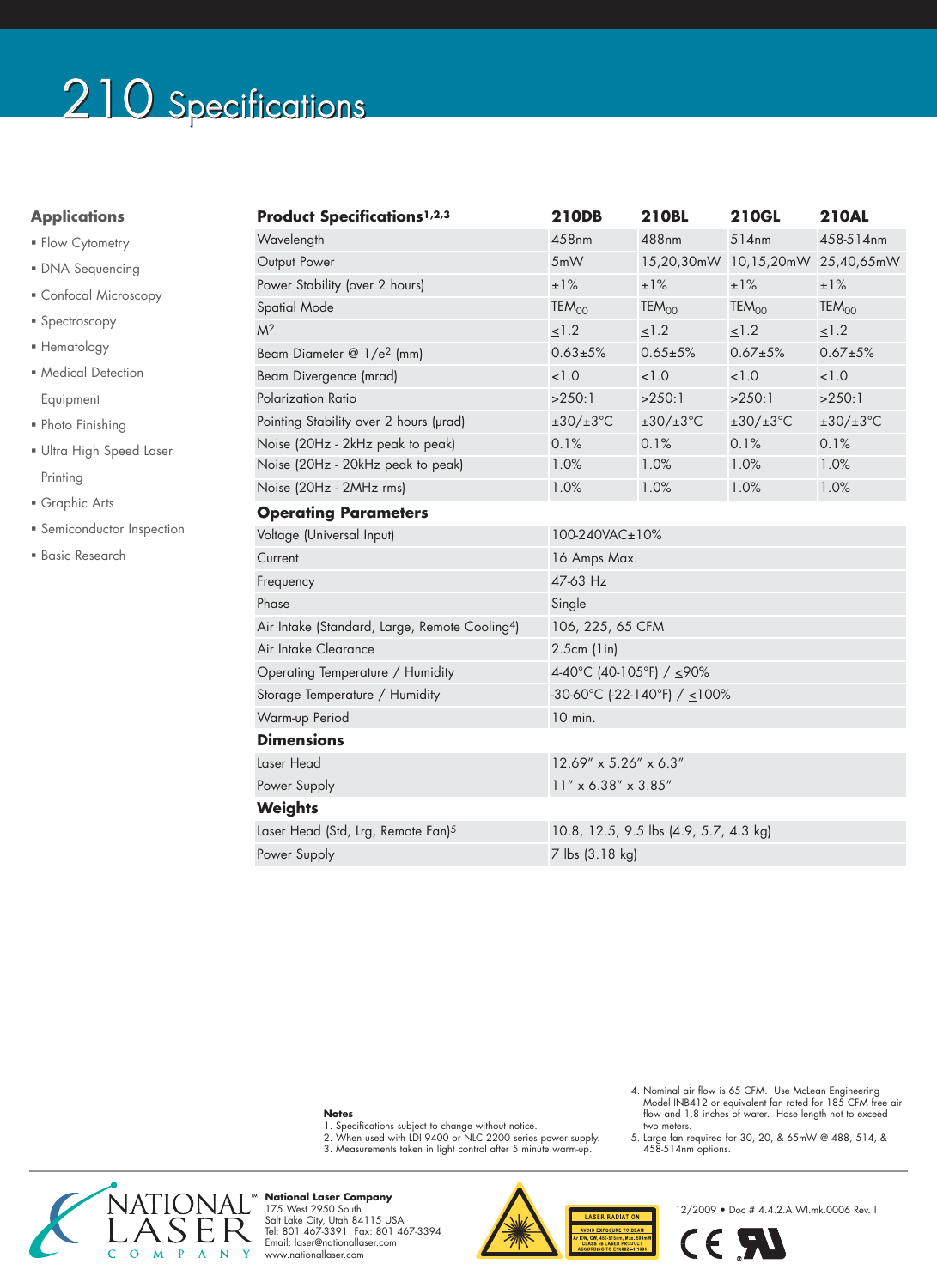## 600 Air-Cooled Argon Laser System

## **Features**

- Superior Beam Quality
- **ELow Noise**
- **Internal Mirror Design**
- Extended Lifetime
- Designed for Fiber Optic Delivery
- Exceptional Warranty

## **Design**

The 600 argon laser has been engineered to meet today's most demanding needs for the mid-power range in OEM applications. Designed in a rectangular package, the 600 provides unparalleled beam quality that is constant across output power levels and through fiber delivery systems. The 600 also offers improved thermal stability, longer life and low electronic and optical noise. The laser incorporates the latest in internal mirror tube technology securing permanent beam alignment and eliminating contamination. NLC's design permits ease of servicing and simple, drop-in laser tube replacement.

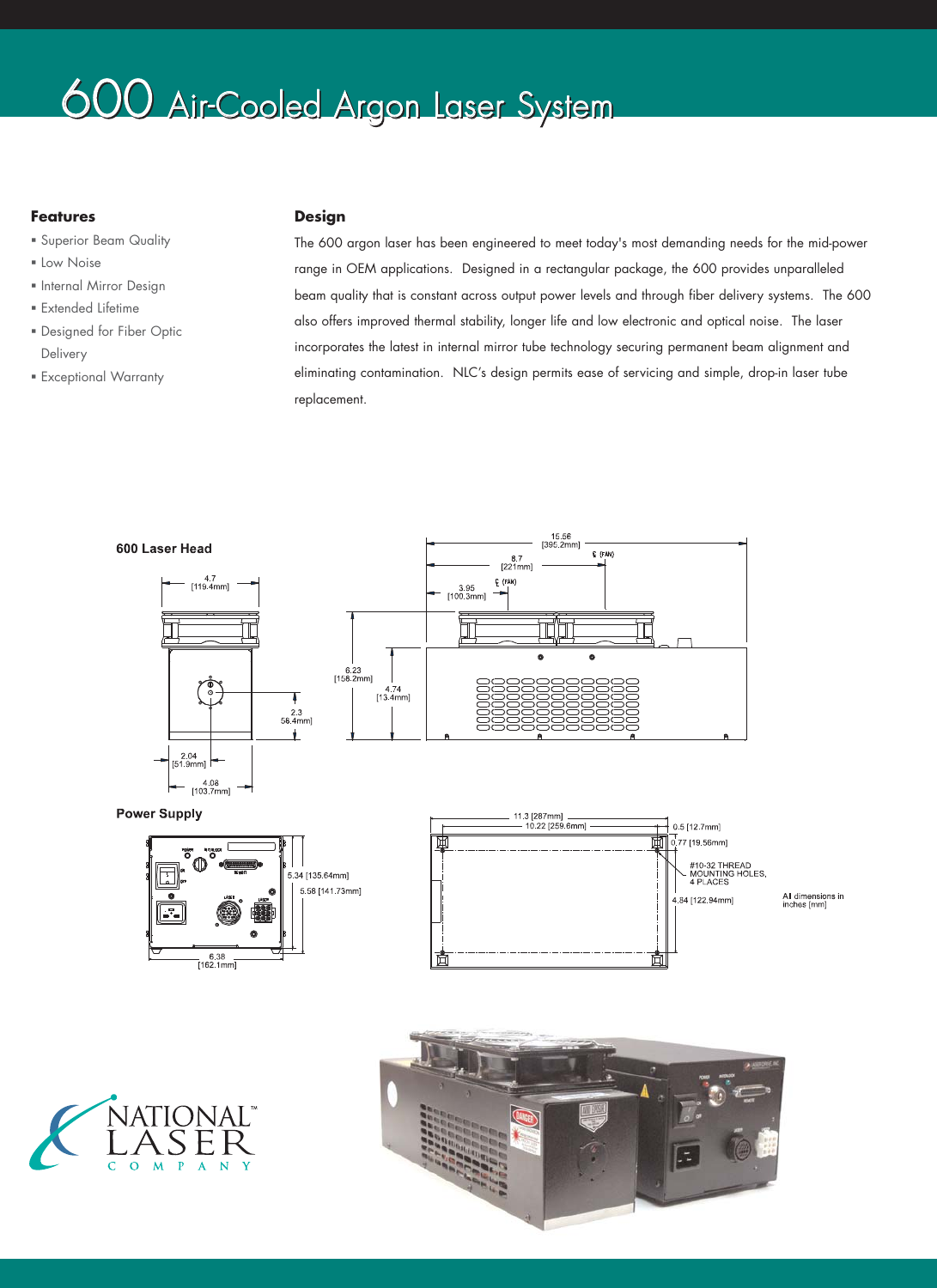# 600 Specifications

## **Applications**

- Ultra High Speed Laser Printing
- Optical Disk Mastering
- **Flow Cytometry**
- DNA Sequencing
- Confocal Microscopy
- **Spectroscopy**
- Hematology
- Basic Research

| <b>Product Specifications1,2,3</b>     | <b>600BL</b>                         | <b>600AL</b>             | 600AM                    |  |  |
|----------------------------------------|--------------------------------------|--------------------------|--------------------------|--|--|
| Wavelength                             | 488nm                                | 458-514nm                | 458-514nm                |  |  |
| Output Power                           | 40mW                                 | 100mW                    | 200mW                    |  |  |
| Power Stability (over 2 hours)         | ±1%                                  | ±1%                      | ±1%                      |  |  |
| <b>Spatial Mode</b>                    | TEM <sub>00</sub>                    | TEM <sub>OO</sub>        | Multimode                |  |  |
| M <sup>2</sup>                         | $\leq$ 1.2                           | $\leq$ 1.2               |                          |  |  |
| Beam Diameter @ 1/e <sup>2</sup> (mm)  | $0.70 \pm 5\%$                       | $0.75 + 5%$              | $0.80 + 5%$              |  |  |
| Beam Divergence (mrad)                 | < 1.0                                | < 1.0                    | 2.4                      |  |  |
| Polarization Ratio                     | >250:1                               | >250:1                   | Random                   |  |  |
| Pointing Stability over 2 hours (urad) | $\pm 30/\pm 3^{\circ}$ C             | $\pm 30/\pm 3^{\circ}$ C | $\pm 30/\pm 3^{\circ}$ C |  |  |
| Noise (20Hz - 2kHz peak to peak)       | 0.1%                                 | 0.1%                     | 0.1%                     |  |  |
| Noise (20Hz - 20kHz peak to peak)      | 1.0%                                 | 1.0%                     | 1.0%                     |  |  |
| Noise (20Hz - 2MHz rms)                | 1.0%                                 | 1.0%                     | 1.0%                     |  |  |
| <b>Operating Parameters</b>            |                                      |                          |                          |  |  |
| Voltage (Universal Input)              | 200-240VAC±10%                       |                          |                          |  |  |
| Current                                | 16 Amps Max.                         |                          |                          |  |  |
| Frequency                              | 47-63 Hz                             |                          |                          |  |  |
| Phase                                  | Single                               |                          |                          |  |  |
| Air Intake                             | <b>216 CFM</b>                       |                          |                          |  |  |
| Air Intake Clearance                   | $2.5cm$ (1in)                        |                          |                          |  |  |
| Operating Temperature / Humidity       | 4-40°C (40-105°F) / ≤90%             |                          |                          |  |  |
| Storage Temperature / Humidity         | -30-60°C (-22-140°F) / $\leq$ 100%   |                          |                          |  |  |
| Warm-up Period                         | 10 min.                              |                          |                          |  |  |
| <b>Dimensions</b>                      |                                      |                          |                          |  |  |
| Laser Head                             | $15.56'' \times 4.7'' \times 6.23''$ |                          |                          |  |  |
| Power Supply                           | $11.3'' \times 6.38'' \times 5.58''$ |                          |                          |  |  |
| <b>Weights</b>                         |                                      |                          |                          |  |  |
| Laser Head                             | 12.5 lbs (5.8 kg)                    |                          |                          |  |  |
| Power Supply                           | 7 lbs (3.18 kg)                      |                          |                          |  |  |
|                                        |                                      |                          |                          |  |  |

- 
- **Notes**<br>1. Specifications subject to change without notice.<br>2. When used with LDI 8470 or NLC2270 power supply.<br>3. Measurements taken in light control after 5 minute warm-up.
- 



**National Laser Company**<br>175 West 2950 South<br>Salt Lake City, Utah 84115 USA<br>Tel: 801 467-3391 Fax: 801 467-3394<br>Email: laser@nationallaser.com<br>www.nationallaser.com



12/2009 • Doc # 4.4.2.A.WI.mk.0011 Rev. F

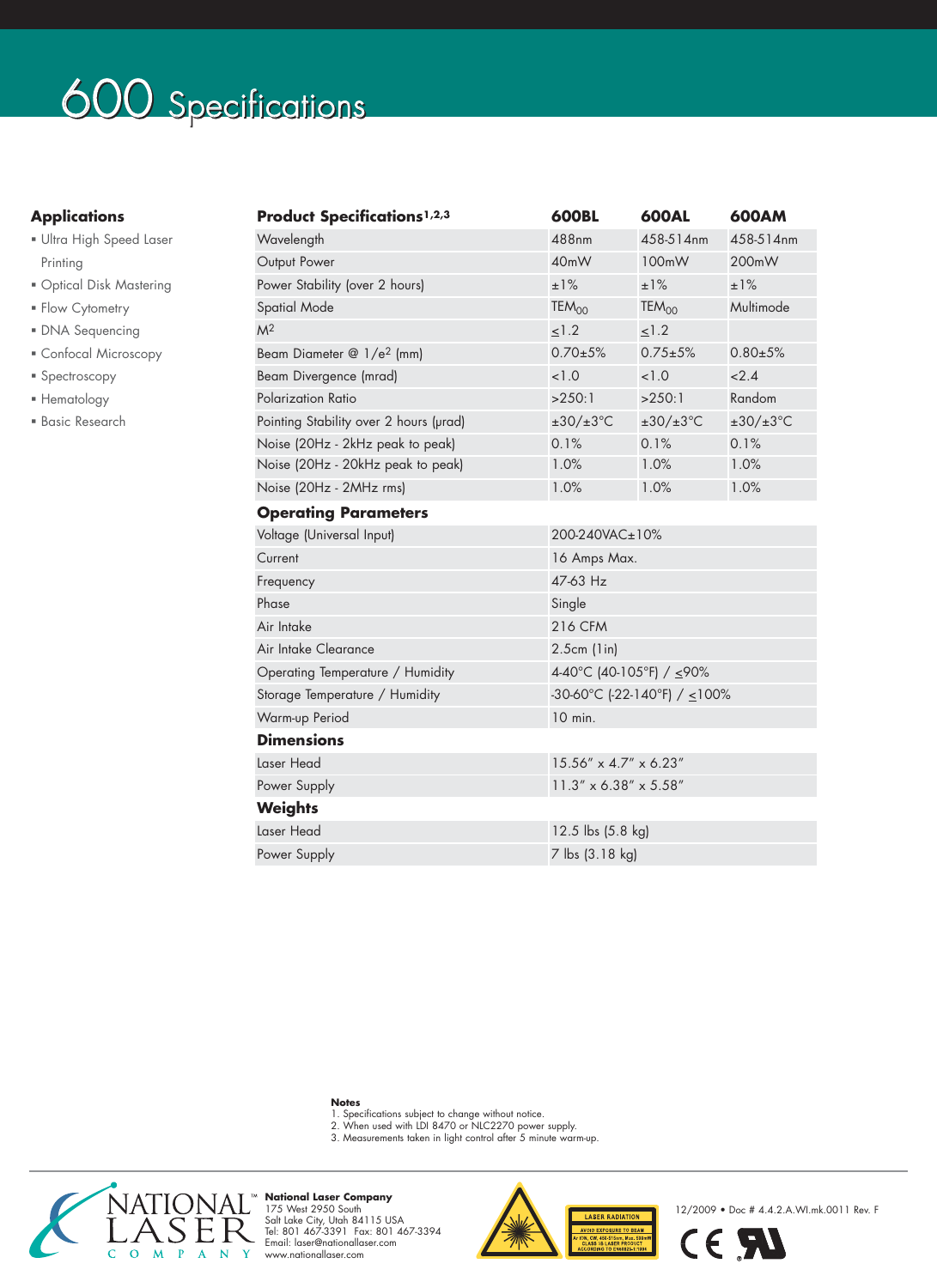## 800 Air-Cooled Argon Laser System

## **Features**

- Superior Beam Quality
- **ELow Noise**
- **Internal Mirror Design**
- Extended Lifetime
- Designed for Fiber Optic Delivery
- Exceptional Warranty

## **Design**

The 800 argon laser delivers a full 500mW of output power in multiline/multimode configuration as well as high output powers in the single line options. The 800 also offers improved thermal stability, longer life and low electronic and optical noise. The laser incorporates the latest in internal mirror tube technology assuring permanent beam alignment and eliminating contamination. NLC's design permits ease of servicing. The laser is also available with a remote cooling option for applications where fan vibration is a concern.





**Power Supply**